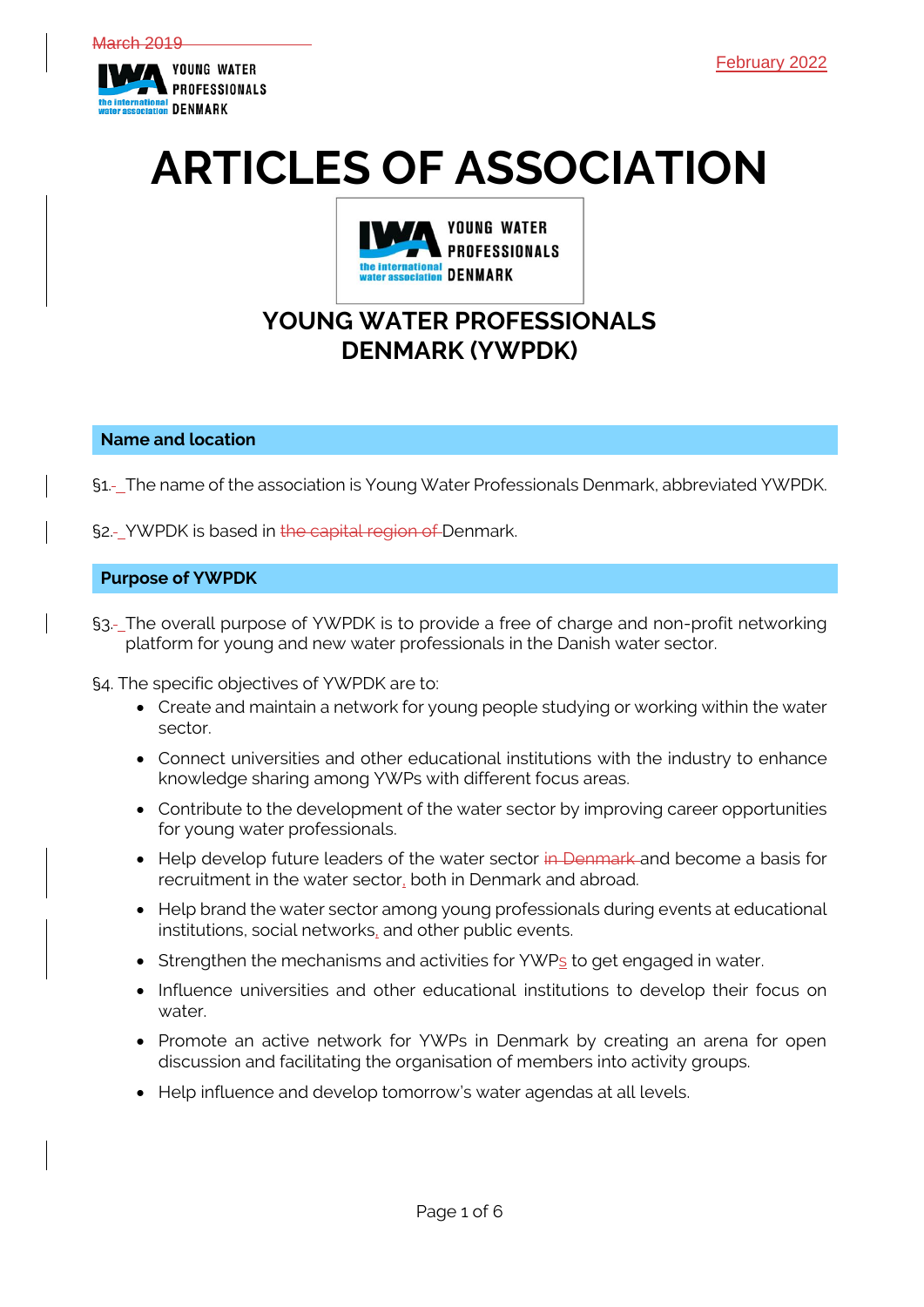# **Membership**

§5.- Membership of YWPDK is free of charge and open to all young water professionals under the age of 35 studying or working within the Danish water sector. Registration through the website www.ywp.dk is necessary. Membership will be terminated at the end of the year in which a member turns 36 years old.

# **YWPDK Management**

- §6.- The highest authority of YWPDK is the general assembly General Assembly.
- §7. The overall management and maintenance of YWPDK is led by the Country Chapter Steering Committee (CCSC)).

# **YWPDK Country Chapter Steering Committee (CCSC)**

§8. The CCSC consists of fivesix members and one alternate, three. Three of whichthe members are Country Chapter Officers as defined in §<del>19 and</del>9, two are Committee Members-and one is alternate. CCSC meetings will be held every monthreqularly and all CCSC members are expected to participate, except the alternate, who is expected to participate every 3 months as a minimum. The agenda willshould be sent outavailable no later than one week prior to the CCSC meeting and the minutes available to the CCSC no later than one week after the meeting. The two Committee Members will be able to define their own role at the first coming CCSC meeting following their election into the CCSC.

The YWPDK CCSC will as minimum undertake the following activities:

- Organize a General Assembly once a year as described in §11-§18.
- Prepare newsletters about YWPDK activities and developments
	- Organize social and professional events regularly.
	- Participate and represent YWPDK at national and international events.
	- Keep the website  $(44.44)$  Keep the website ( $44.4$ keep k) and social media platforms updated and active.
	- Create an annual report in the beginning of each year and send this to IWA and sponsors.
	- Send the annual financial statement to the auditor for revision before each General Assembly.

§9. The §5 member-elected Country Chapter Officers of the YWPDK CCSC comprise:

- Chair
- Treasurer
- Secretary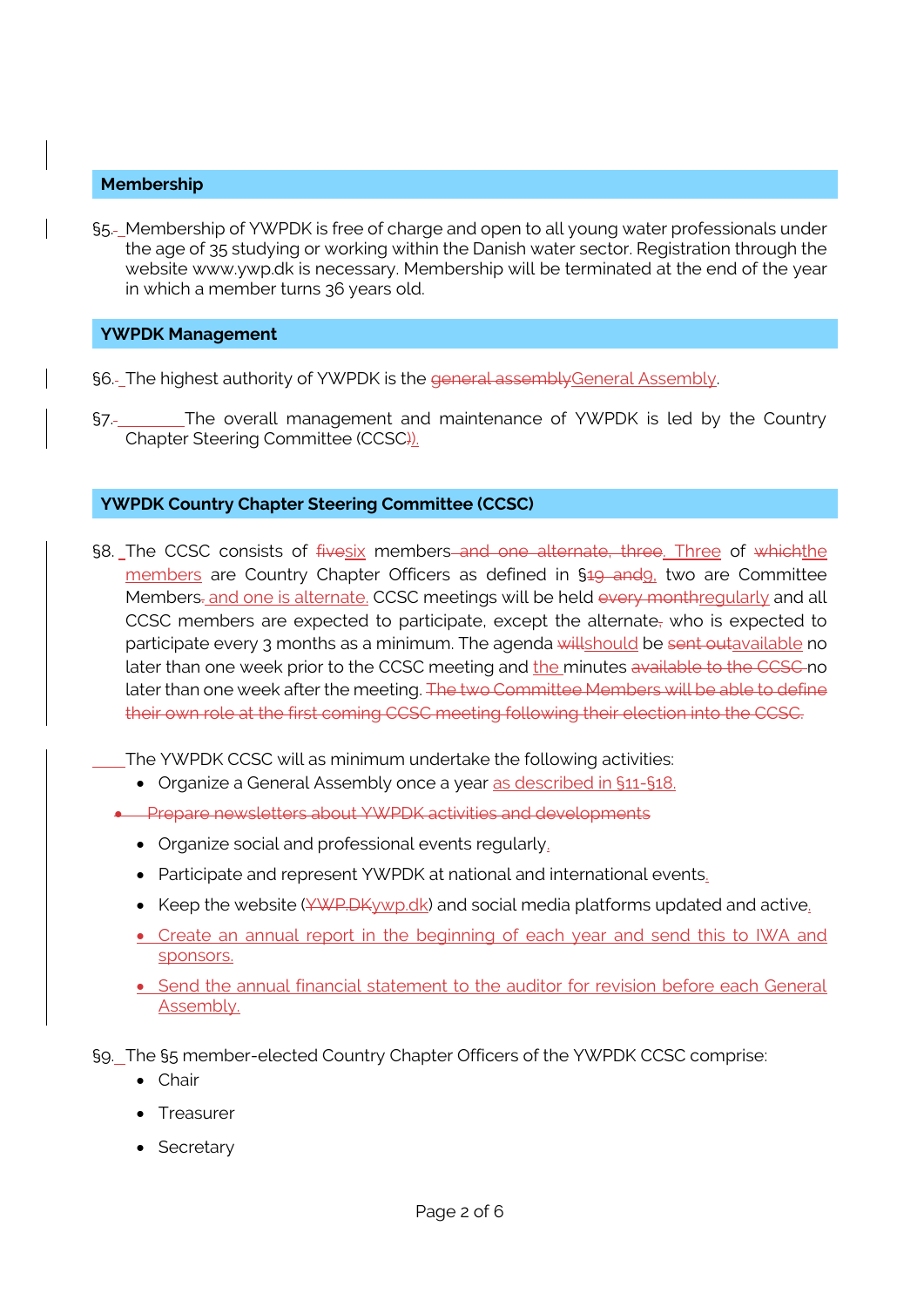For the CCSC to be able to constitute, all three roles will as a minimum need to be filled.

# **General AssemblyYWPDK Regional Representatives (RRs)**

§10.

- §10. The Regional Representatives (RRs) are each driving the activities in a specific region of the country and are responsible for:
	- Collaboration and communication with the CCSC and other RRs.
	- Ensuring a consistent activity level of events.
	- The regional budget.

# **General Assembly**

- §11. A General Assembly will be held once a year. The call for General Assembly will be sent out with all relevant appendices and posted on our website aywp.dk minimum of 4 weeks prior to the General Assembly. The agenda will must as a minimum include the following points:
	- 1. Election of spokesperson
	- 2. Election of referentmeeting secretary
	- 3. Presentation of the annual report
	- 4. Presentation of future visions
	- 5. Presentation of the audited annual accounts and adoption of the budget for the coming year
	- 6. Election of Country Chapter Steering Committee (CCSC) members, chair and alternate
	- 7. Election of auditor (and deputy auditor)
	- 8. Consideration of received proposals
- §4412. The General Assembly is open to all YWPDK members defined in §5 and to participants invited by the CCSC. Only members defined in §5 have the right to vote.
- §1213. Decisions during the General Assembly are taken by simple majority. If the voting figures are tied, the current YWPDK chairman - or in his/her absence the YWPDK treasurer - will have the deciding vote. Voting will take place in writing if any one voting member wishes so. Voting by proxy is not permitted.
- §1314. The CCSC will be elected by the §5 members during the General Assembly each year. Country Chapter Officers and Committee MembersEach attending §5 member will have one vote per empty CCSC seat, excluding the alternate seat. Voting will be done anonymously. CCSC members are elected for a two-year period and the alternate for one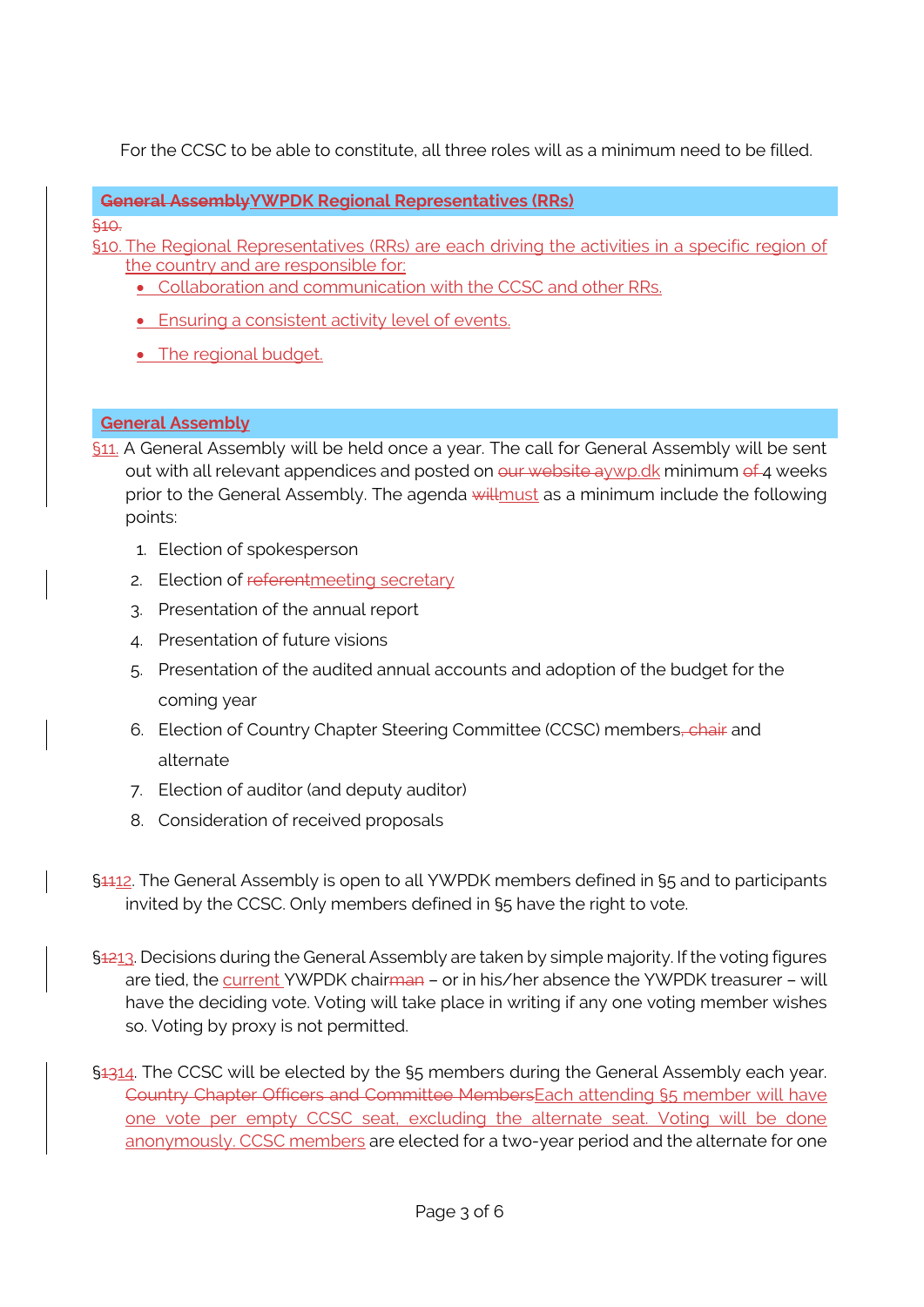year. The five CCSC members have alternating election years. Three seats are open for election in even years and two in odd years. CCSC members may be re-elected. Election of Country Chapter Officers will be done separately from the Committee Members and the alternate during the general assembly. Each attending §5 member will have one vote per Country Chapter Officer and one vote in total for Committee Members, including the alternate sat. Voting will be done in writing The candidates are voted at the same time. The six CCSC members divide the roles among them on the first-coming CCSC meeting following the General Assembly. The candidate with the least votes during the General Assembly will be the alternate, unless one of the other elected CCSC members specifically wishes to be alternate. Three of the members must take on the roles defined in §9 while the two remaining members as well as the alternate can define their own roles in collaboration with the other CCSC members.

- §14.§15. The RRs will be elected by the §5 members during the General Assembly each year. Each attending §5 member will have one vote for each RR seat. Voting will be done anonymously. The RRs are elected for a one-year period.
- §16. Members defined in §5 will be eligible to run for the CCSC and as RRs if they are members of IWA and above the age of 18 years. The CCSC Officers additionally need to be members of IWA. Priority will be given to candidates who have submitted a written request to run for the CCSC membership and as RR prior to the General Assembly. It will be possible to run at the General Assembly without pre-submitting a written request only if there are vacant seats after election of the pre-running candidates. The written request for the CCSC membership and the RR positions must be submitted to the current CCSC no later than two weeks before the General Assembly and must specify which seat the member is applying for along with a letter of motivation.
- §1517. It is only possible to hold one seat in the CCSC. Should a CCSC member leave their term prematurely, the seat will be occupied by the alternate. Should the Chair leave theirhis/her term prematurely, the CCSC will decide amongst them, which CCSC member will become Chair until the next General Assembly. It is possible for an existing Committee Member to run for a Country Chapter Officer position. A Committee Member elected as Country Chapter Officer will be elected for a full 2-year term. The newly unoccupied seat with a remaining 1-year term will be filled by the alternate. A new alternate can be elected.
- §4618. An extraordinary General Assembly can be held upon a written request from the CCSC or at least three YWPDK members' written request to the  $cC$  hairman, including a letter of purpose. Invitation for an extraordinary General Assembly shall be given with at least 4 weeks' notice through the YWPDK website. Purpose and motivated agenda should be included in the invitation. Elections held at an extraordinary General Assembly are temporary and will have to respect the ordinary election cycle. This means that CCSC members elected at an extraordinary General Assembly will not be elected for two years, but will have to re-run at the election term belonging to the CCSC seat they replace.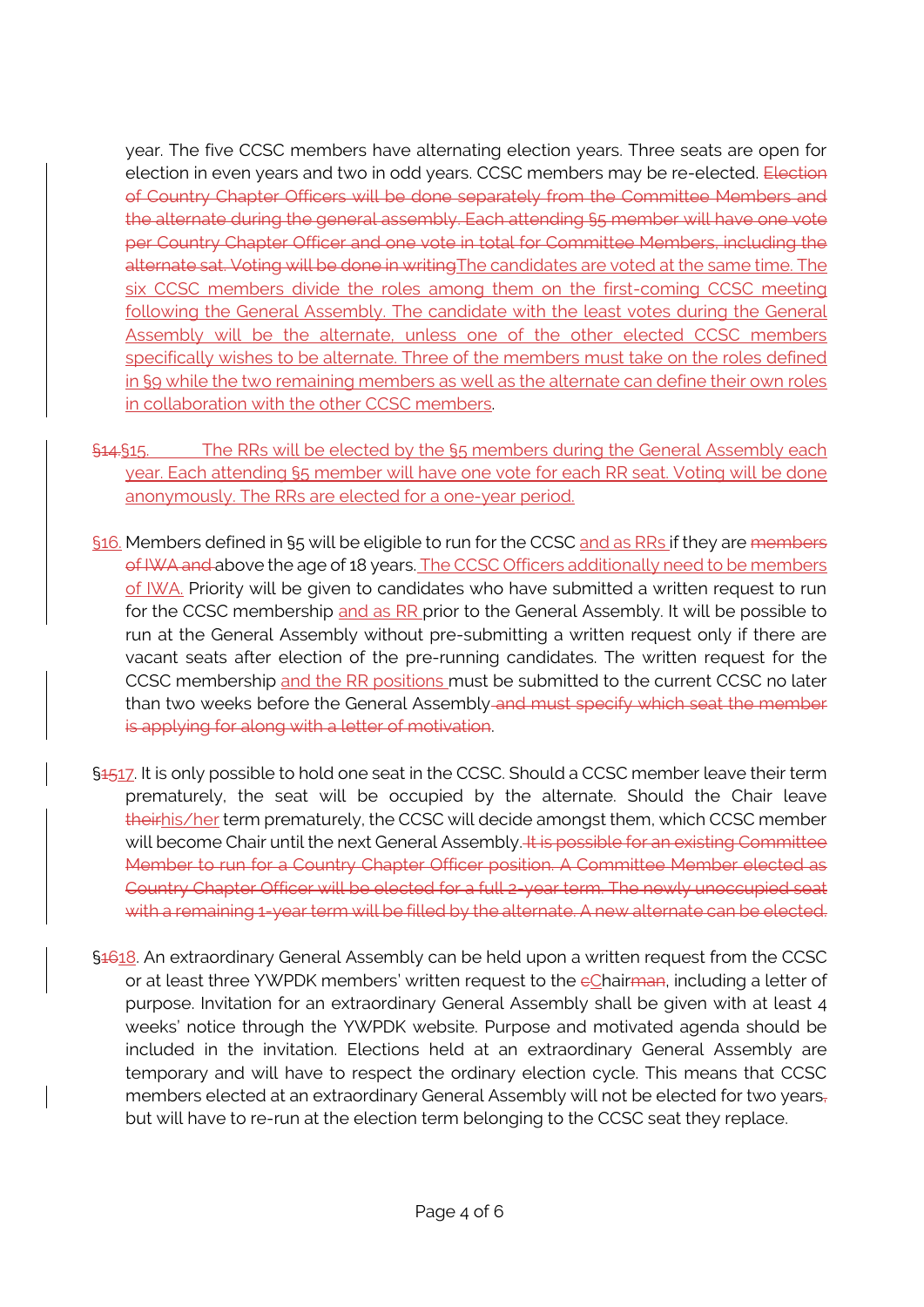# **Finance**

- §179. YWPDK does not collect member fees and thus relies entirely on sponsorships and donations. Surplus funds generated from activities and events will be the onus of YWPDK. Funds are exclusive for the use of the YWPDK as needed*.* YWPDK should not seek to collect assets unless the assets are collected for a determined and specified purpose.
- §<del>18. 20</del>. The financial year runs from January 1<sup>st</sup> to December 31<sup>st</sup>. Every year the CCSC will draft a budget to present at the General Assembly. The accounts shall be signed by all CCSC members. The elected auditor shall present their remarks to the annual accounts in form of a certificate before it is submitted for consideration at the annual General Assembly.
- §21<del>9</del>. YWPDK is politically independent from sponsorspartners and spoartnsoership does not lead to influence in YWPDK's economic priorities or work in any way....... All collaborations (regional, national and international) with partners should be transparent and follow the partnership agreement signed by both parties.

# **Authority to sign**

§ 2022. The three Country Chapter Officers have the right to sign on behalf of YWPDK individually.

# **Amendments to aArticles of aAssociation**

§ 21. 23. Amendments to articlesthe Articles of aAssociation can be done by a two thirds majority votes at an ordinary or extraordinary General Assembly. Suggestions for changes to the aArticles of aAssociation must be submitted before the General Assembly to the CCSC in order to be considered.

# **Liability**

§ 224. Only the aAssociation is liable for the obligations of YWPDK. None of the members of the CCSC or YWPDK can be held personally liable for the obligations of the aAssociation.

# **Dissolution**

§ 2325. YWPDK dissolution can only be done in a lawfully convened General Assembly upon a two thirds majority of the attendees. In the event that YWPDK decides to dissolve itself, the potential economic surplus of the organization will be donated entirely to a Danish non-profit organization.